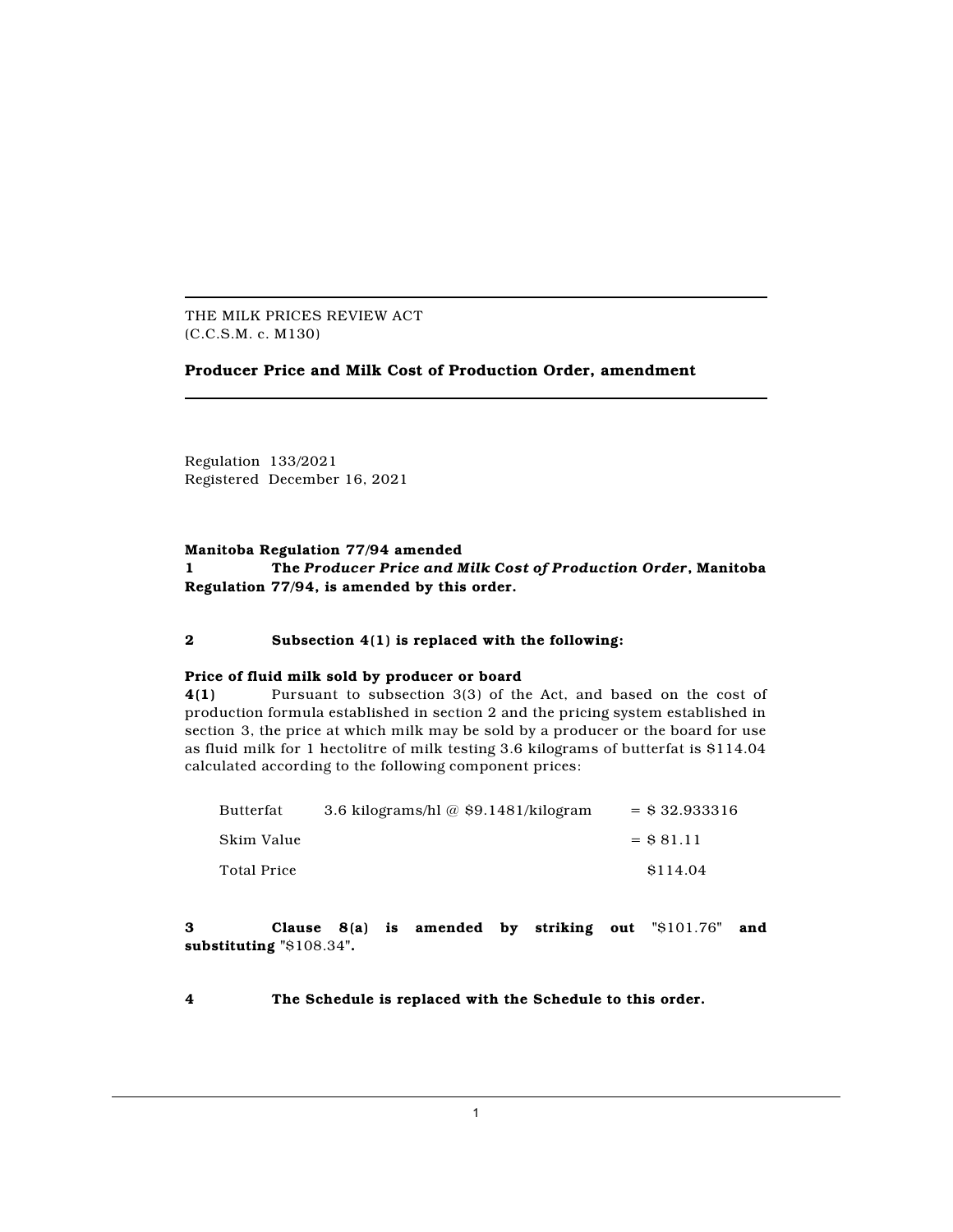# **Coming** into force<br>5 This or

**5 This order comes into force on February 1, 2022.**

December 16, 2021 **Manitoba Farm Products Marketing Council:**

Ed Helwer Chair

Ingrid Peters-Fransen Secretary